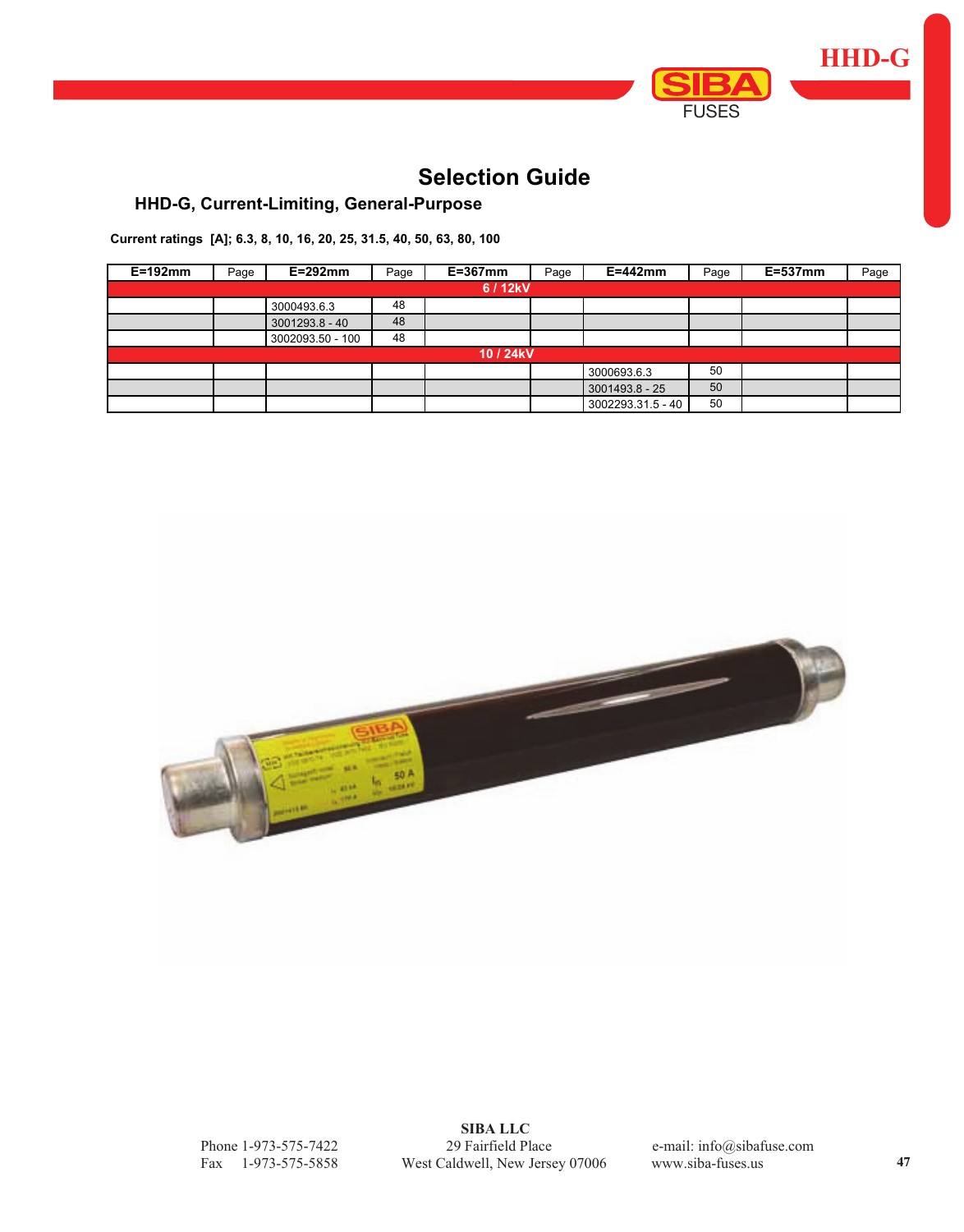**HHD-G** 



| <b>HHD-G</b><br>6/12kV - Rated Voltage |                                             | <b>High Voltage Current-Limiting Fuses</b><br>For air & gas-insulated switchgear, |                                 |                        |                          |            |                          |                | Standard(s)<br><b>DIN 43 625</b> |                     |  |
|----------------------------------------|---------------------------------------------|-----------------------------------------------------------------------------------|---------------------------------|------------------------|--------------------------|------------|--------------------------|----------------|----------------------------------|---------------------|--|
|                                        |                                             |                                                                                   | indoor and outdoor applications | <b>IEC 60282-1</b>     |                          |            |                          |                |                                  |                     |  |
|                                        |                                             |                                                                                   |                                 |                        | <b>Class</b>             |            | <b>SOUTH AND</b>         |                | <b>VDE 0670 - 4</b>              |                     |  |
|                                        | Size E=292mm                                |                                                                                   |                                 |                        | <b>General-Purpose</b>   |            |                          |                |                                  |                     |  |
| Rated                                  |                                             | Diameter                                                                          | Weight                          | Rated                  | Minimum                  | Pre-arcing |                          | Total          | Power                            | Cold                |  |
| Current                                |                                             | D                                                                                 |                                 | <b>Breaking</b>        | <b>Breaking</b>          | $l^2$ t    |                          | $I^2$ t @      | Loss                             | Resistance          |  |
| $I_n$                                  |                                             |                                                                                   |                                 | Current I <sub>1</sub> | Current $I_3$            |            |                          | $0.87U_n(Max)$ |                                  |                     |  |
| [A]                                    | <b>Article Number</b>                       | [in/mm]                                                                           | [ $kg/1$ ]                      | [kA]                   | [A]                      | $[A^2s]$   | $[A^2s]$                 | $[A^2s]$       | [W]                              | $\mathsf{Im}\Omega$ |  |
|                                        | <b>With 80N Striker and Thermal Limiter</b> |                                                                                   |                                 |                        |                          |            |                          |                |                                  |                     |  |
| 6.3                                    | 3000493.6.3                                 | 2.09/53                                                                           | 1.6                             | 63                     |                          | 110        | —                        | 900            | $\overline{7}$                   | 150                 |  |
| 8                                      | 3001293.8                                   | 2.64/67                                                                           | 2.6                             | 63                     | $\overline{\phantom{0}}$ | 180        | $\overline{\phantom{0}}$ | 1400           | 9                                | 120                 |  |
| 10                                     | 3001293.10                                  | 2.64 / 67                                                                         | 2.6                             | 63                     | —                        | 240        | —                        | 2 0 0 0        | 12                               | 100                 |  |
| 16                                     | 3001293.16                                  | 2.64 / 67                                                                         | 2.6                             | 63                     | —                        | 530        | —                        | 4 4 0 0        | 12                               | 40                  |  |
| 20                                     | 3001293.20                                  | 2.64 / 67                                                                         | 2.6                             | 63                     | —                        | 850        | —                        | 7 0 0 0        | 15                               | 31                  |  |
| 25                                     | 3001293.25                                  | 2.64/67                                                                           | 2.6                             | 63                     | —                        | 1 3 3 0    | —                        | 11 000         | 18                               | 25                  |  |
| 31.5                                   | 3001293.31.5                                | 2.64/67                                                                           | 2.6                             | 63                     | —                        | 2 100      | —                        | 18 000         | 23                               | 20                  |  |
| 40                                     | 3001293.40                                  | 2.64/67                                                                           | 2.6                             | 63                     | —                        | 3 4 0 0    | —                        | 28 000         | 29                               | 16                  |  |
| 50                                     | 3002093.50                                  | 3.35 / 85                                                                         | 3.9                             | 63                     | —                        | 5 500      | —                        | 33 000         | 42                               | 15                  |  |
| 63                                     | 3002093.63                                  | 3.35 / 85                                                                         | 3.9                             | 63                     | —                        | 8 500      | —                        | 68 000         | 54                               | 12                  |  |
| 80                                     | 3002093.80                                  | 3.35 / 85                                                                         | 3.9                             | 63                     |                          | 16 200     |                          | 142 000        | 79                               | 9                   |  |
| 100                                    | 3002093.100                                 | 3.35 / 85                                                                         | 3.9                             | 63                     |                          | 23 500     |                          | 183 000        | 108                              | 7.7                 |  |

#### **Accessories**

| <b>Article Description</b> | $\leq$ 200A |                                                                     | Page(s) |
|----------------------------|-------------|---------------------------------------------------------------------|---------|
| Fuse Base, Indoor          | 3100302     |                                                                     | 98      |
| Fuse Base, Outdoor         | 3100401     |                                                                     | 99      |
| Clips                      | 3100302.20  |                                                                     | 100     |
| Clips w/Connecting Bar     | 3400201     |                                                                     | 100     |
| Microswitch fittings       |             | 250mm - 3100116, 660mm - 3100110, 900mm - 3100114, 1200mm - 3100117 |         |

## Dimensions [mm]



Phone 1-973-575-7422 Fax 1-973-575-5858

**SIBA LLC** 29 Fairfield Place West Caldwell, New Jersey 07006

e-mail: info@sibafuse.com www.siba-fuses.us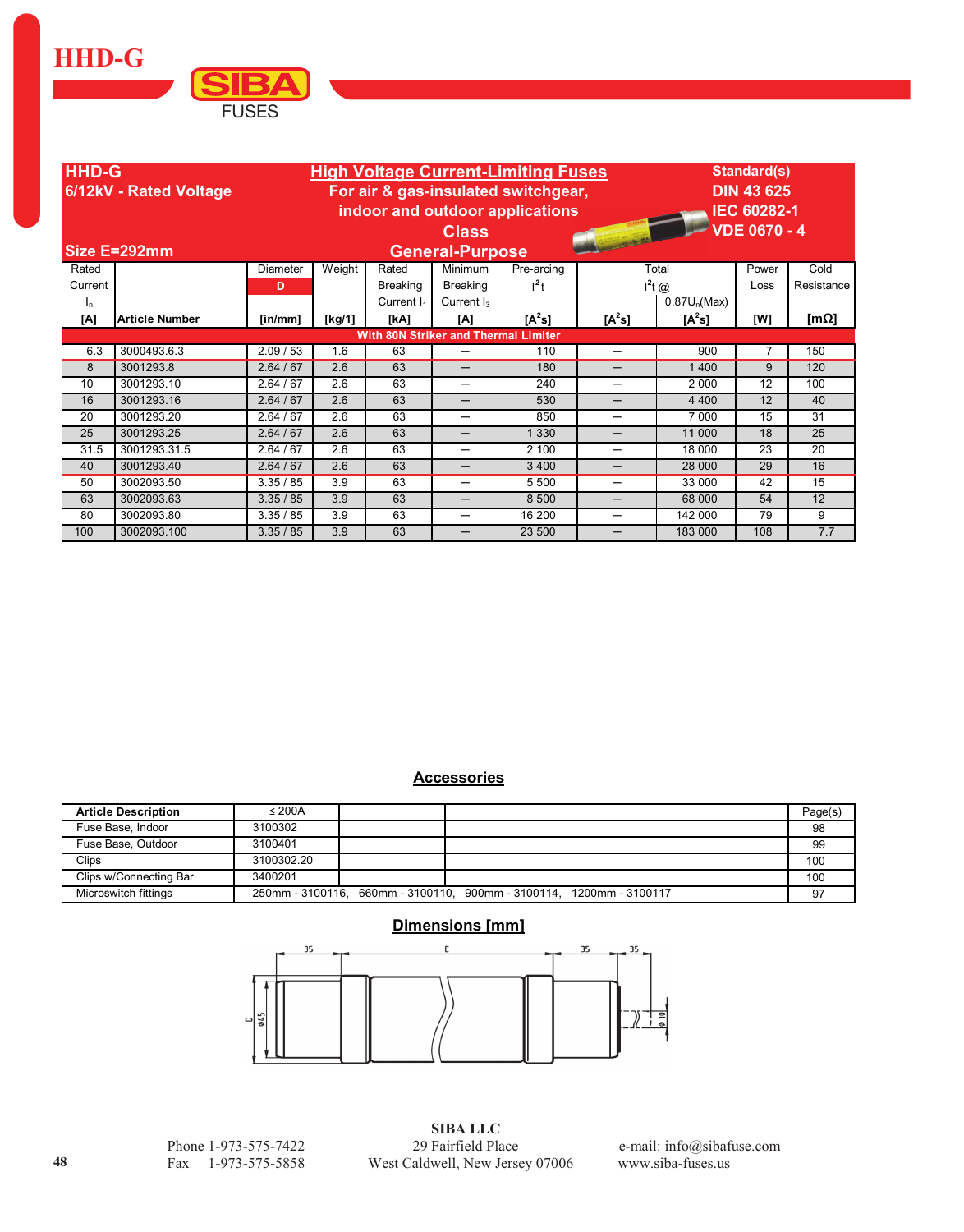

#### **Cut-Off Current Diagram Current-Limiting, General-Purpose, 6/12kV, E = 292mm (6.3A - 100A) HHD-G Time-Current Characteristics - Minimum Melting and Total Clearing**

3009493.6.3, 3001293.8 - 40, 3002093.50 - 100



Prospective Short Circuit Current [kA] - (Symmetrical r.m.s.) 10<sup>-1</sup> 2 3 4 6 8 10<sup>0</sup> 10<sup>1</sup> 10<sup>2</sup> kA 10

 $-1$  0  $1$   $10^2$   $10^3$   $10^3$   $10^3$   $10^3$ 

kA

 **SIBA LLC** Phone 1-973-575-7422 29 Fairfield Place e-mail: info@sibafuse.com Fax 1-973-575-5858 West Caldwell, New Jersey 07006 www.siba-fuses.us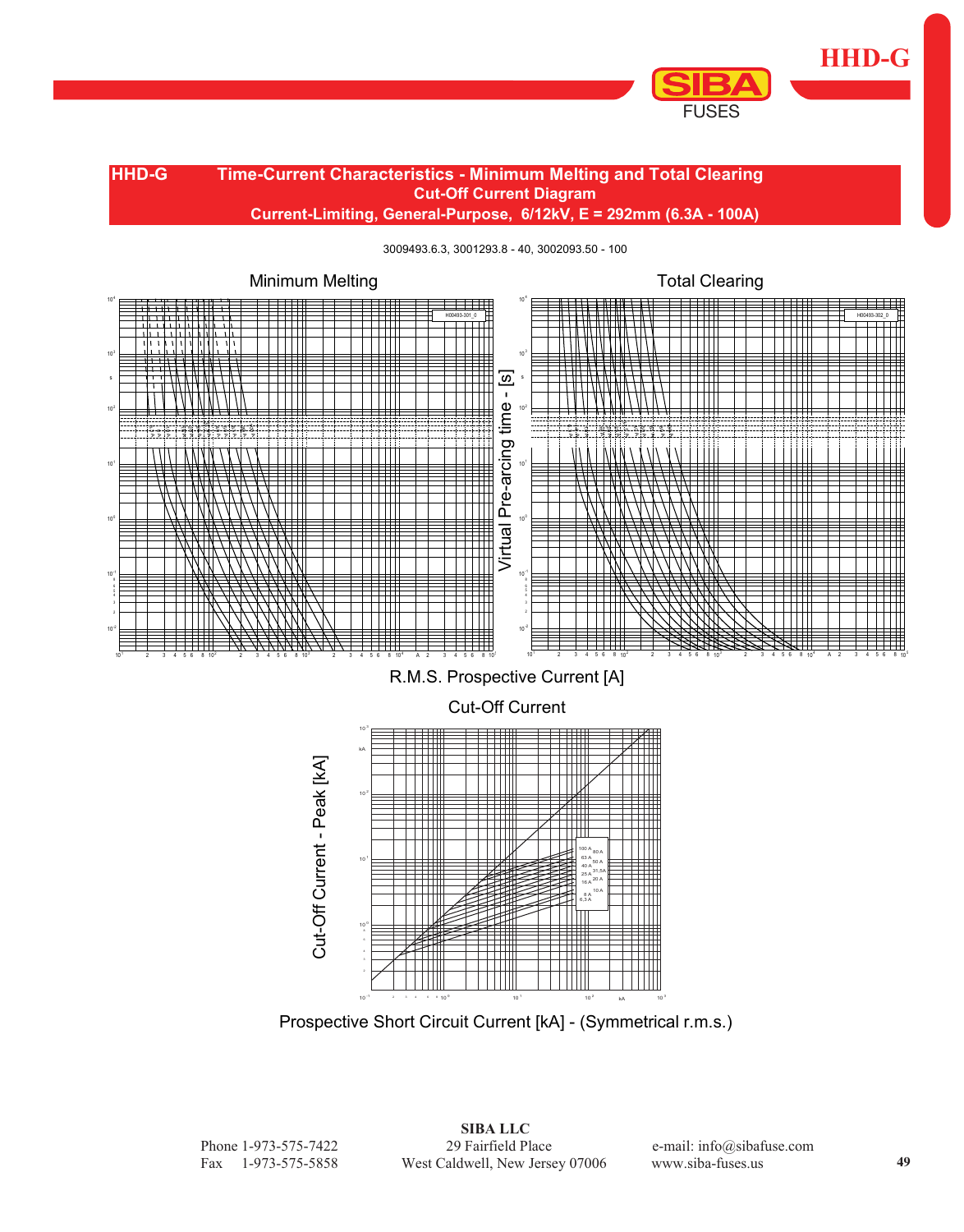**HHD-G** 



| <b>HHD-G</b><br>10/24kV - Rated Voltage<br>Size E=442mm |                                             | <b>High Voltage Current-Limiting Fuses</b><br>For air & gas-insulated switchgear,<br>indoor and outdoor applications<br><b>Class</b><br><b>HOLD BY</b><br><b>General-Purpose</b> |            |                 |                          |            |          |                |       | Standard(s)<br><b>DIN 43 625</b><br><b>IEC 60282-1</b><br><b>VDE 0670 - 4</b> |  |  |
|---------------------------------------------------------|---------------------------------------------|----------------------------------------------------------------------------------------------------------------------------------------------------------------------------------|------------|-----------------|--------------------------|------------|----------|----------------|-------|-------------------------------------------------------------------------------|--|--|
| Rated                                                   |                                             | Diameter                                                                                                                                                                         | Weight     | Rated           | Minimum                  | Pre-arcing |          | Total          | Power | Cold                                                                          |  |  |
| Current                                                 |                                             | D                                                                                                                                                                                |            | <b>Breaking</b> | <b>Breaking</b>          | $l^2t$     |          | $I^2$ t @      | Loss  | Resistance                                                                    |  |  |
| 'n                                                      |                                             |                                                                                                                                                                                  |            | Current $I_1$   | Current $I_3$            |            |          | $0.87U_n(Max)$ |       |                                                                               |  |  |
| [A]                                                     | Article Number                              | $\lceil \mathsf{in}/\mathsf{mm} \rceil$                                                                                                                                          | [ $kg/1$ ] | [kA]            | [A]                      | $[A^2s]$   | $[A^2s]$ | $[A^2s]$       | [W]   | [m $\Omega$ ]                                                                 |  |  |
|                                                         | <b>With 80N Striker and Thermal Limiter</b> |                                                                                                                                                                                  |            |                 |                          |            |          |                |       |                                                                               |  |  |
| 6.3                                                     | 3000693.6.3                                 | 2.09/53                                                                                                                                                                          | 2.5        | 40              |                          | 110        |          | 900            | 13    | 273                                                                           |  |  |
| 8                                                       | 3001493.8                                   | 2.64/67                                                                                                                                                                          | 3.7        | 40              |                          | 180        |          | 1400           | 17    | 220                                                                           |  |  |
| 10                                                      | 3001493.10                                  | 2.64/67                                                                                                                                                                          | 3.7        | 40              |                          | 240        | —        | 2 0 0 0        | 22    | 160                                                                           |  |  |
| 16                                                      | 3001493.16                                  | 2.64/67                                                                                                                                                                          | 3.7        | 40              | $\overline{\phantom{0}}$ | 530        | —        | 4 4 0 0        | 19    | 70                                                                            |  |  |
| 20                                                      | 3001493.20                                  | 2.64 / 67                                                                                                                                                                        | 3.7        | 40              | $\overline{\phantom{0}}$ | 850        | –        | 7 0 0 0        | 27    | 55                                                                            |  |  |
| 25                                                      | 3001493.25                                  | 2.64 / 67                                                                                                                                                                        | 3.7        | 40              | —                        | 330        | —        | 11 000         | 38    | 45                                                                            |  |  |
| 31.5                                                    | 3002293.31.5                                | 3.35/85                                                                                                                                                                          | 5.7        | 40              | —                        | 2 100      | —        | 18 000         | 54    | 41                                                                            |  |  |
| 40                                                      | 3002293.40                                  | 3.35 / 85                                                                                                                                                                        | 5.7        | 40              |                          | 3 4 0 0    |          | 28 000         | 77    | 33                                                                            |  |  |

#### **Accessories**

| <b>Article Description</b> | $\leq$ 200A |                                                                     | Page(s) |
|----------------------------|-------------|---------------------------------------------------------------------|---------|
| Fuse Base, Indoor          | 3100502     |                                                                     | 98      |
| Fuse Base, Outdoor         | 3100601     |                                                                     | 99      |
| Clips                      | 3100302.20  |                                                                     | 100     |
| Clips w/Connecting Bar     | 3400201     |                                                                     | 100     |
| Microswitch fittings       |             | 250mm - 3100116. 660mm - 3100110. 900mm - 3100114. 1200mm - 3100117 |         |

## Dimensions [mm]



Phone 1-973-575-7422 Fax 1-973-575-5858

**SIBA LLC** 29 Fairfield Place West Caldwell, New Jersey 07006

e-mail: info@sibafuse.com www.siba-fuses.us